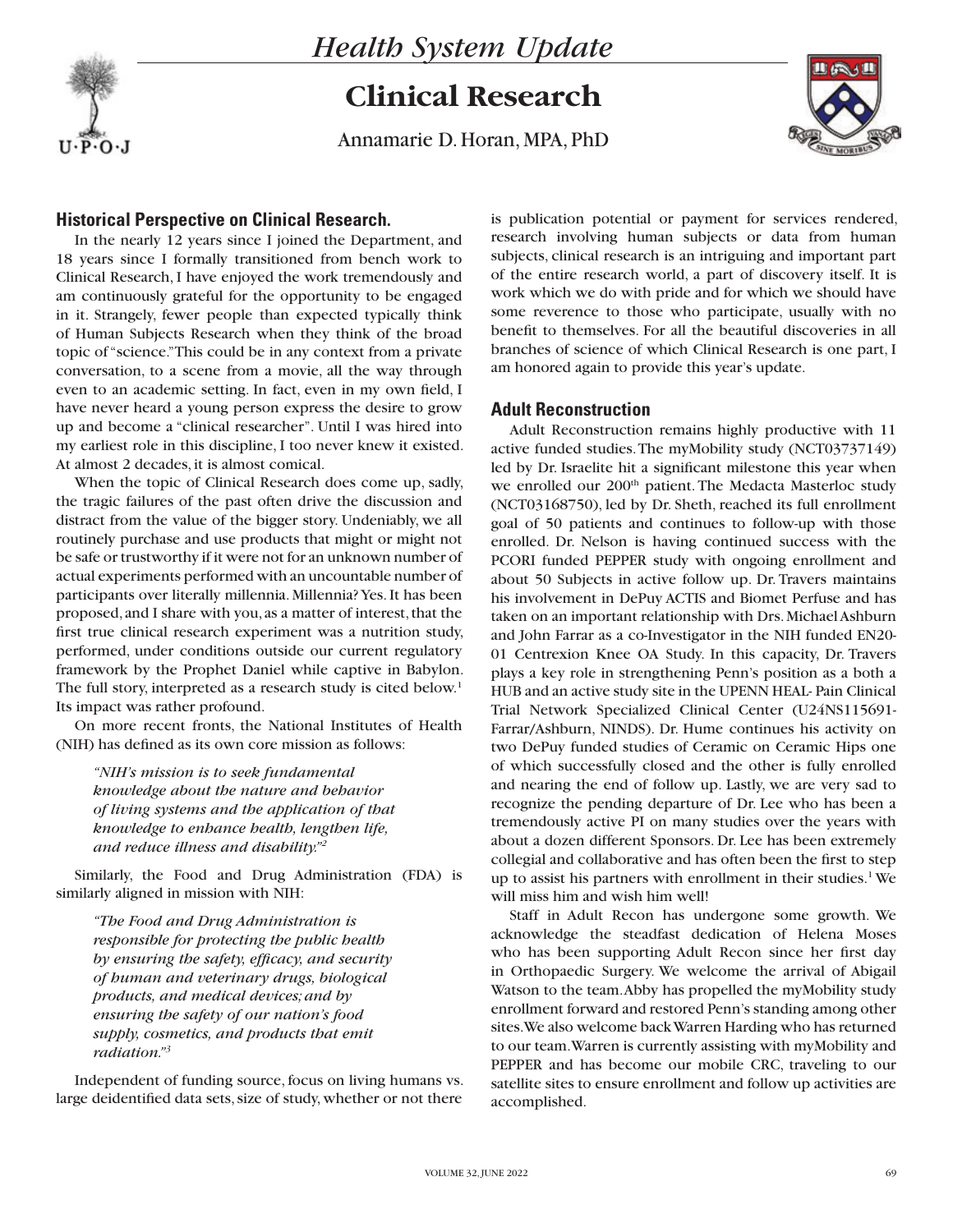#### **Foot & Ankle**

Foot & Ankle has wrapped up industry funded studies recently, with Dr. Farber's Treace ALIGN3D study (NCT03740282) being the only active industry funded study currently in the follow-up stage. We look forward to continuing the successful partnership with Treace and initiating another study, MINI3D, in the coming year. We also look forward to additional projects in Foot & Ankle discussed elsewhere in this volume, led by Dr. Josh Baxter and others.

#### **Fibrodysplasia Ossificans Progressiva (FOP)**

The Penn FOP clinicians continue to advise industry sponsors on ongoing and upcoming clinical trial design, and their expertise shapes the direction of clinical research in this disease and prioritizes the safety of the FOP community they champion. Dr. Mona Al Mukaddam continues to serve as the PI on the ongoing multi-center industry sponsored clinical trials for FOP while Dr. Kaplan serves as a site sub-investigator and the global PI for these trials. Drs. Emily Chu (Dermatology) and Staci Kallish (Medicine) provide invaluable collaborative work as sub-investigators on FOP clinical trials. The FOP team completed a successful twelve-day FDA audit of 3 studies in their Palovarotene clinical trial program (NCT02322255, NCT02279095, and NCT03312634) over the summer of 2021. In addition to no inspection findings, the FDA auditor complimented the PI and her team on how well they executed the studies and on their thorough and complete record-keeping. Of important note, this FDA audit was the first performed in the Department in over 12 years. The success of this experience reflects very positively on the entire program and is testimony to the dedication and expertise of the FOP Team.

The ongoing Phase II and III clinical trials will come to an end in 2022 and active subjects will be given an opportunity to enter into a new Phase III roll-over study for continued IP access (NCT05027802). A new investigational product, IPN60130, will be studied in a Phase II study set to open at Penn in the spring of 2022 (NCT05039515). Study start-up is underway for a Phase II study of another new investigational product, INCB000928 (NCT05090891). The FOP Program is still supported by Katherine Toder, Project Manager, and Kamlesh Rai, Clinical Research Assistant. The team is excited to welcome two new Clinical Research Coordinators this year, Hongshik Park and Allison Bautista.

#### **Hand Surgery**

Hand Surgery has been successfully wrapping up groundbreaking and investigator-initiated studies. The results of Dr. Steinberg's Digital Tomosynthesis study (NCT03856450) are being prepared for presentations and publications. Dr. Levin's DOD-funded Hand Transplantation Qualitative Research Study (W81XWH1820067) has completed the critical milestone of 1st Manuscript submission. The impact and importance of this achievement cannot be understated. Dr. Levin and his co-PIs, Dr. Tulsky (University of Delaware)

and Dr. Tintle (Walter Reed National Military Medical Center) and the respective teams at each site have worked tirelessly to lead those involved in Composite Tissue Allotransplantation to a truer understanding of the entire patient population and patient experience. We look forward to the publication of this groundbreaking work that will assist all providers and patients in the future. The Hand Division welcomed Dr. Andrew Sobel as the Director of the Hand Surgery Clinical Research Program, and he is already making excellent contributions to the Division.

#### **Shoulder & Elbow**

Shoulder & Elbow continues its strong Clinical Research presence over the past 10 years with 5 industry funded studies ongoing. We welcomed Dr. John G. Horneff to the Shoulder & Elbow Division, and he brought multiple ASES studies to the Division. This Division has also diversified its energy and expertise by adding quality improvement initiatives to improve patient experience. We are also saddened by the departure of Dr. Huffman during this year but wish him the best in his new location. Dr. Huffman, like Dr. Lee, was very active in Clinical Research at Penn and will be missed. Dr. Tamara Rial has supported this Division successfully as CRC and we appreciate all her hard work, attention to detail, and diligence across this active and productive faculty.

#### **Spine**

Spine successfully initiated the new STRUCTURE study (NCT04294004). This project is a Phase II study enrolling patients undergoing single level transforaminal lumbar interbody fusion. This study is led by Drs. George Dodge and Harvey Smith. In the next year, we also look forward to beginning an investigator-initiated study led by Dr. Casper that has received a grant from Cerapedics focused on mindfulness techniques for residents. We welcomed Ellen Stinger as a CRC for this Division and she quickly adapted to not only assisting with Spine studies but also with ongoing projects in the Foot and Ankle and Hand Divisions. Ellen also has been serving as an asset to the entire Clinical Research Team in various capacities and always does so with an enthusiasm and a smile.

#### **Sports Medicine**

Sports Medicine continues to have a robust repertoire of active funded projects. Dr. Carey continues in his role as the Local and Global PI on the Vericel sponsored PEAK study (NCT03588975) and also participates in a Vericel sponsored retrospective study. Drs. Kelly and Dodge's study investigating the impact of Kenalog injections on metabolic syndrome biomarkers was also initiated. The recognition and regulation of the pre-diabetic state in the orthopaedic population is anticipated to be very impactful and we look forward to the success of this and similar projects. We recently welcomed a new CRC to this Division, Mounika Ponakala. We are happy to have her as part of the Team.